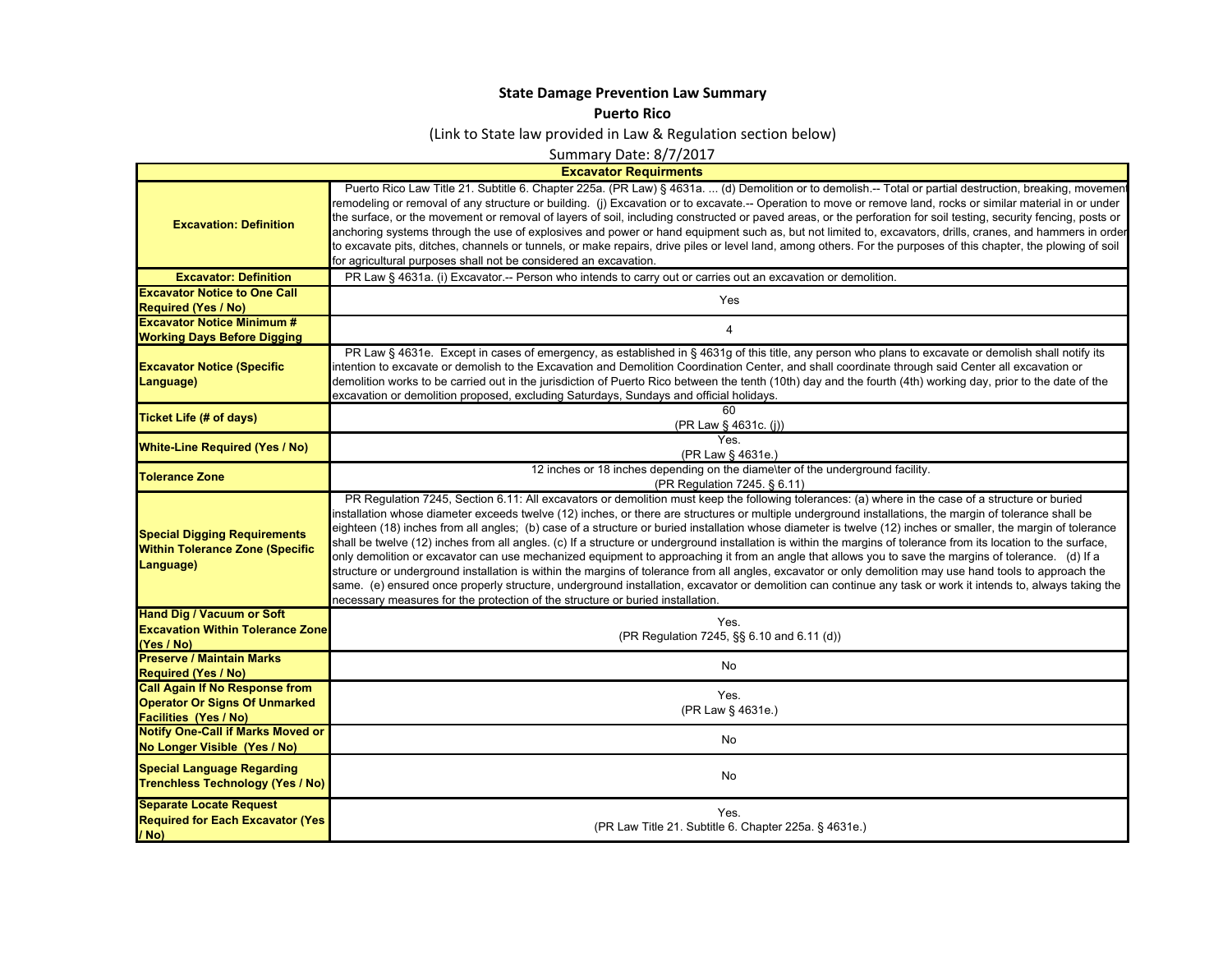| <b>Notify Operator of Damage (Yes /</b>                                                                                  | Yes.                                                                                                                                                                                                                                                                                                                                                                                                                                                                                                                                                                                                                                                                                                                                                                                                                                                                                                                                                                                                                                                                                                                                                                                                                                                                                                                                                                                                                                                                                                                                                                                                                                                                                                                                                                                                                                                                                                                                                                                                                                                                                                                                                                                                                          |
|--------------------------------------------------------------------------------------------------------------------------|-------------------------------------------------------------------------------------------------------------------------------------------------------------------------------------------------------------------------------------------------------------------------------------------------------------------------------------------------------------------------------------------------------------------------------------------------------------------------------------------------------------------------------------------------------------------------------------------------------------------------------------------------------------------------------------------------------------------------------------------------------------------------------------------------------------------------------------------------------------------------------------------------------------------------------------------------------------------------------------------------------------------------------------------------------------------------------------------------------------------------------------------------------------------------------------------------------------------------------------------------------------------------------------------------------------------------------------------------------------------------------------------------------------------------------------------------------------------------------------------------------------------------------------------------------------------------------------------------------------------------------------------------------------------------------------------------------------------------------------------------------------------------------------------------------------------------------------------------------------------------------------------------------------------------------------------------------------------------------------------------------------------------------------------------------------------------------------------------------------------------------------------------------------------------------------------------------------------------------|
| No)<br><b>Notify One Call Center of Damage</b>                                                                           | (PR Law Title 21. Subtitle 6. Chapter 225a. § 4631i.)<br>Yes.                                                                                                                                                                                                                                                                                                                                                                                                                                                                                                                                                                                                                                                                                                                                                                                                                                                                                                                                                                                                                                                                                                                                                                                                                                                                                                                                                                                                                                                                                                                                                                                                                                                                                                                                                                                                                                                                                                                                                                                                                                                                                                                                                                 |
| (Yes / No)                                                                                                               | (PR Law § 4631i.)                                                                                                                                                                                                                                                                                                                                                                                                                                                                                                                                                                                                                                                                                                                                                                                                                                                                                                                                                                                                                                                                                                                                                                                                                                                                                                                                                                                                                                                                                                                                                                                                                                                                                                                                                                                                                                                                                                                                                                                                                                                                                                                                                                                                             |
| <b>Call 911 if Hazardous Materials</b>                                                                                   | No.                                                                                                                                                                                                                                                                                                                                                                                                                                                                                                                                                                                                                                                                                                                                                                                                                                                                                                                                                                                                                                                                                                                                                                                                                                                                                                                                                                                                                                                                                                                                                                                                                                                                                                                                                                                                                                                                                                                                                                                                                                                                                                                                                                                                                           |
| <b>Released (Yes / No)</b>                                                                                               | (Reference PR Law § 4631i.)                                                                                                                                                                                                                                                                                                                                                                                                                                                                                                                                                                                                                                                                                                                                                                                                                                                                                                                                                                                                                                                                                                                                                                                                                                                                                                                                                                                                                                                                                                                                                                                                                                                                                                                                                                                                                                                                                                                                                                                                                                                                                                                                                                                                   |
| <b>Notice Exemptions (Yes / No)</b>                                                                                      | Yes                                                                                                                                                                                                                                                                                                                                                                                                                                                                                                                                                                                                                                                                                                                                                                                                                                                                                                                                                                                                                                                                                                                                                                                                                                                                                                                                                                                                                                                                                                                                                                                                                                                                                                                                                                                                                                                                                                                                                                                                                                                                                                                                                                                                                           |
| <b>Notice Exemptions (Specific</b><br>Language))                                                                         | PR Law § 4631j. The provisions of § 4631d of this title shall not be applicable in the following situations: (a) Burial works in cemeteries; (b) work in a<br>secured structure or installation if the excavator or wrecker operates each underground structure in the secured installation or structure; (c) activities carried<br>out in private properties related to agricultural works, save that if a person exempted from this subsection chooses to comply with this chapter, and the<br>operator fails to comply with the same, the person shall not be held liable by the owner for damages to the underground structure or installation; (d)<br>excavations or demolitions by or for a person who: (1) Owns, leases or has a lease on the property in which the excavation or demolition is to be carried<br>out, and (2) operates all the underground structures or installations located at the site of the excavation or demolition. (e) Underground structures or<br>installations operated by the owner of a secured structure or installation and which are entirely located within the secured structure or installation; (f) a<br>structure or installation that serves only the owner of said structure or the lessee, and which is located solely on the owner's property; (g) an underground<br>structure or installation that: serves a cemetery and is located solely in the cemetery; (h) works to substitute electric power line posts when the posts to be<br>replaced are to be installed within a thirty-six (36) inch radius measured from the exterior of the existing structure and the electric service connections<br>located in an area between the curb and the structure; Provided, That said works shall be conducted at a depth equal to or lesser than the existing ones; (i<br>works to substitute meter boxes, sanitary sewer service connections and drinking water service connections located in an area between the curb and the<br>structure; Provided, That said works shall be conducted at a depth equal to or lesser than the existing ones; (i) works of installation of telecommunications<br>service connections located in an area between the curb and the structure. |
|                                                                                                                          | <b>Operator Response</b>                                                                                                                                                                                                                                                                                                                                                                                                                                                                                                                                                                                                                                                                                                                                                                                                                                                                                                                                                                                                                                                                                                                                                                                                                                                                                                                                                                                                                                                                                                                                                                                                                                                                                                                                                                                                                                                                                                                                                                                                                                                                                                                                                                                                      |
| Minimum # Days for Operator to<br><b>Respond After Receiving Notice</b><br>(Generally)                                   | Prior to the time established to begin the excavation or demolition.<br>(PR Law § 4631i.)<br>or<br>3 days<br>(PR Regulation # 7245 § 6.06)                                                                                                                                                                                                                                                                                                                                                                                                                                                                                                                                                                                                                                                                                                                                                                                                                                                                                                                                                                                                                                                                                                                                                                                                                                                                                                                                                                                                                                                                                                                                                                                                                                                                                                                                                                                                                                                                                                                                                                                                                                                                                    |
| <b>Operator Requirements to</b><br><b>Respond to Locate Notification</b><br>(Specific Language)                          | PR Law § 4631d.  Upon receipt of the information, the operators who have underground installations or structures at the site to be excavated or where<br>the demolition shall occur, shall mark the actual location of the structures as well as the approximate depth thereof, prior to the time established to begin the<br>excavation or demolition. The identification of the location through which the installations or structures of the operators run, shall be established through<br>colors or other identification mechanisms by the Excavation and Demolition Coordination Center by regulations, with the exception of that expressly provide<br>by this chapter. If an operator wishes to have a representative present during the excavation or demolition, it shall contact the excavator or wrecker and<br>confirm the date and time of the excavation or demolition.                                                                                                                                                                                                                                                                                                                                                                                                                                                                                                                                                                                                                                                                                                                                                                                                                                                                                                                                                                                                                                                                                                                                                                                                                                                                                                                                        |
| <b>Minimum Standards for Locator</b>                                                                                     | No                                                                                                                                                                                                                                                                                                                                                                                                                                                                                                                                                                                                                                                                                                                                                                                                                                                                                                                                                                                                                                                                                                                                                                                                                                                                                                                                                                                                                                                                                                                                                                                                                                                                                                                                                                                                                                                                                                                                                                                                                                                                                                                                                                                                                            |
| <b>Qualifications (Yes / No)</b><br><b>Minimum Standards for Locator</b><br><b>Qualifications</b><br>(Specific Language) | Not Addressed                                                                                                                                                                                                                                                                                                                                                                                                                                                                                                                                                                                                                                                                                                                                                                                                                                                                                                                                                                                                                                                                                                                                                                                                                                                                                                                                                                                                                                                                                                                                                                                                                                                                                                                                                                                                                                                                                                                                                                                                                                                                                                                                                                                                                 |
| <b>Law Specifies Marking Standards</b><br><b>Other Than Color</b><br>(Yes / No)                                          | No                                                                                                                                                                                                                                                                                                                                                                                                                                                                                                                                                                                                                                                                                                                                                                                                                                                                                                                                                                                                                                                                                                                                                                                                                                                                                                                                                                                                                                                                                                                                                                                                                                                                                                                                                                                                                                                                                                                                                                                                                                                                                                                                                                                                                            |
| <b>Law Specifies Marking Standards</b><br><b>Other Than Color (Specific</b><br>Language)                                 | Not addressed.<br>(Reference PR Regulation 7245, § 6.09)                                                                                                                                                                                                                                                                                                                                                                                                                                                                                                                                                                                                                                                                                                                                                                                                                                                                                                                                                                                                                                                                                                                                                                                                                                                                                                                                                                                                                                                                                                                                                                                                                                                                                                                                                                                                                                                                                                                                                                                                                                                                                                                                                                      |
| Law Includes Specific Language<br>For Operators To Locate Sewer<br>Laterals (Yes / No)                                   | No                                                                                                                                                                                                                                                                                                                                                                                                                                                                                                                                                                                                                                                                                                                                                                                                                                                                                                                                                                                                                                                                                                                                                                                                                                                                                                                                                                                                                                                                                                                                                                                                                                                                                                                                                                                                                                                                                                                                                                                                                                                                                                                                                                                                                            |
| Law Includes Specific Language<br><b>For Operators To Locate</b><br><b>Abandoned Facilities (Yes / No)</b>               | No                                                                                                                                                                                                                                                                                                                                                                                                                                                                                                                                                                                                                                                                                                                                                                                                                                                                                                                                                                                                                                                                                                                                                                                                                                                                                                                                                                                                                                                                                                                                                                                                                                                                                                                                                                                                                                                                                                                                                                                                                                                                                                                                                                                                                            |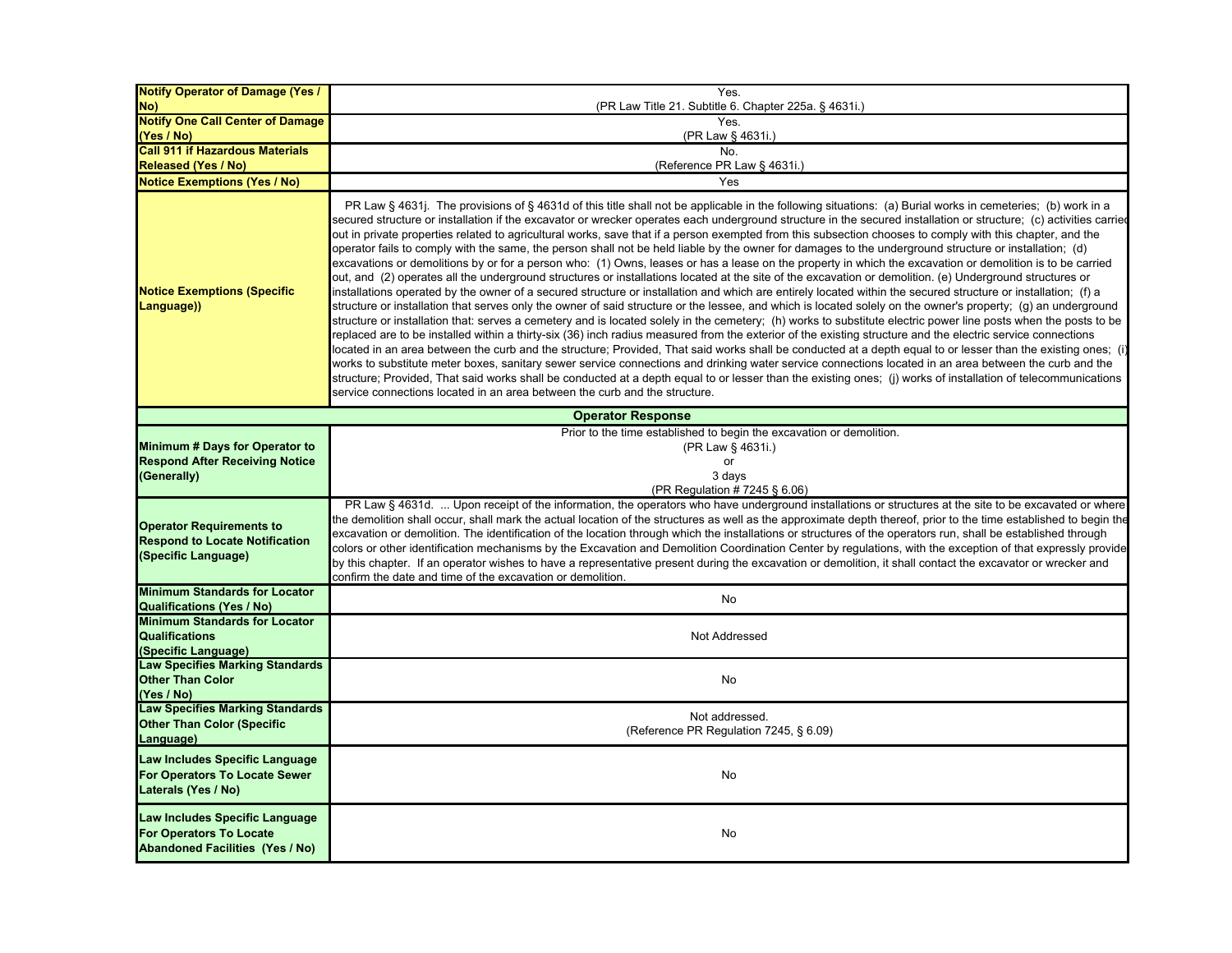| <b>Operator Must Locate Abandoned</b><br><b>Facilities</b><br>(Specific Language)                                                          | Not Addressed                                                                                                                                                                                                                                           |
|--------------------------------------------------------------------------------------------------------------------------------------------|---------------------------------------------------------------------------------------------------------------------------------------------------------------------------------------------------------------------------------------------------------|
| <b>Positive Response Required -</b><br><b>Operator Contact Excavator</b><br>(Yes / No)                                                     | No                                                                                                                                                                                                                                                      |
| <b>Positive Response Required -</b><br><b>Operator Contact Excavator</b><br>(Specific Language)                                            | Not Addressed                                                                                                                                                                                                                                           |
| <b>Positive Response Required -</b><br><b>Operator Contact One Call Center</b><br>(Yes / No)                                               | No                                                                                                                                                                                                                                                      |
| <b>Positive Response Required -</b><br><b>Operator Contact One Call Center</b><br>(Specific Language)                                      | Not Addressed                                                                                                                                                                                                                                           |
| <b>Positive Response - One-Call</b><br><b>Automated (Yes / No)</b>                                                                         | No                                                                                                                                                                                                                                                      |
| <b>Operator Must Provide One-Call</b><br><b>Center with Information On</b><br><b>Locations of Buried Facilities (Yes)</b><br>/ No)         | No                                                                                                                                                                                                                                                      |
| <b>Operator Must Provide One-Call</b><br><b>Center with Information On</b><br><b>Locations of Buried Facilities</b><br>(Specific Language) | Not addressed.<br>(Reference PR Regulation 7245, Section 4.03)                                                                                                                                                                                          |
| <b>Operator Must Update Information</b><br>On Locations of Buried Facilities<br>(Yes / No)                                                 | Yes                                                                                                                                                                                                                                                     |
| <b>Operator Must Update Information</b><br>On Locations of Buried Facilities<br>(Specific Language)                                        | PR Regulation 7245, Section 4.03: All operators of underground facilities or structures  shall notify [the Center] of any change in the area where run<br>their structures or facilities productive within a period of ninety (90) days from the change |
| <b>New Facilities Must Be Locatable</b><br>Electronically<br>(Yes / No)                                                                    | No                                                                                                                                                                                                                                                      |
| <b>New Facilities Must Be Locatable</b><br><b>Electronically (Specific Language)</b>                                                       | Not Addressed                                                                                                                                                                                                                                           |
| Design Request (Yes / No)                                                                                                                  | No                                                                                                                                                                                                                                                      |
|                                                                                                                                            | <b>One Call, Enforcement, and Reporting</b>                                                                                                                                                                                                             |
| <b>Mandatory One Call Membership</b><br>(Yes / No)                                                                                         | Yes.<br>(PR Law § 4631d and § 4631k.)                                                                                                                                                                                                                   |
| <b>One Call Membership Exemptions</b><br>(Yes / No)                                                                                        | No                                                                                                                                                                                                                                                      |
| <b>One Call Membership Exemptions</b><br>(Specific Language)                                                                               | Not Addressed                                                                                                                                                                                                                                           |
| <b>One-Call Law Addresses Board</b><br>Make-Up (Yes / No)                                                                                  | No                                                                                                                                                                                                                                                      |
| <b>One-Call Law Addresses Board</b><br><b>Make-Up (Specific Language)</b>                                                                  | Not Addressed                                                                                                                                                                                                                                           |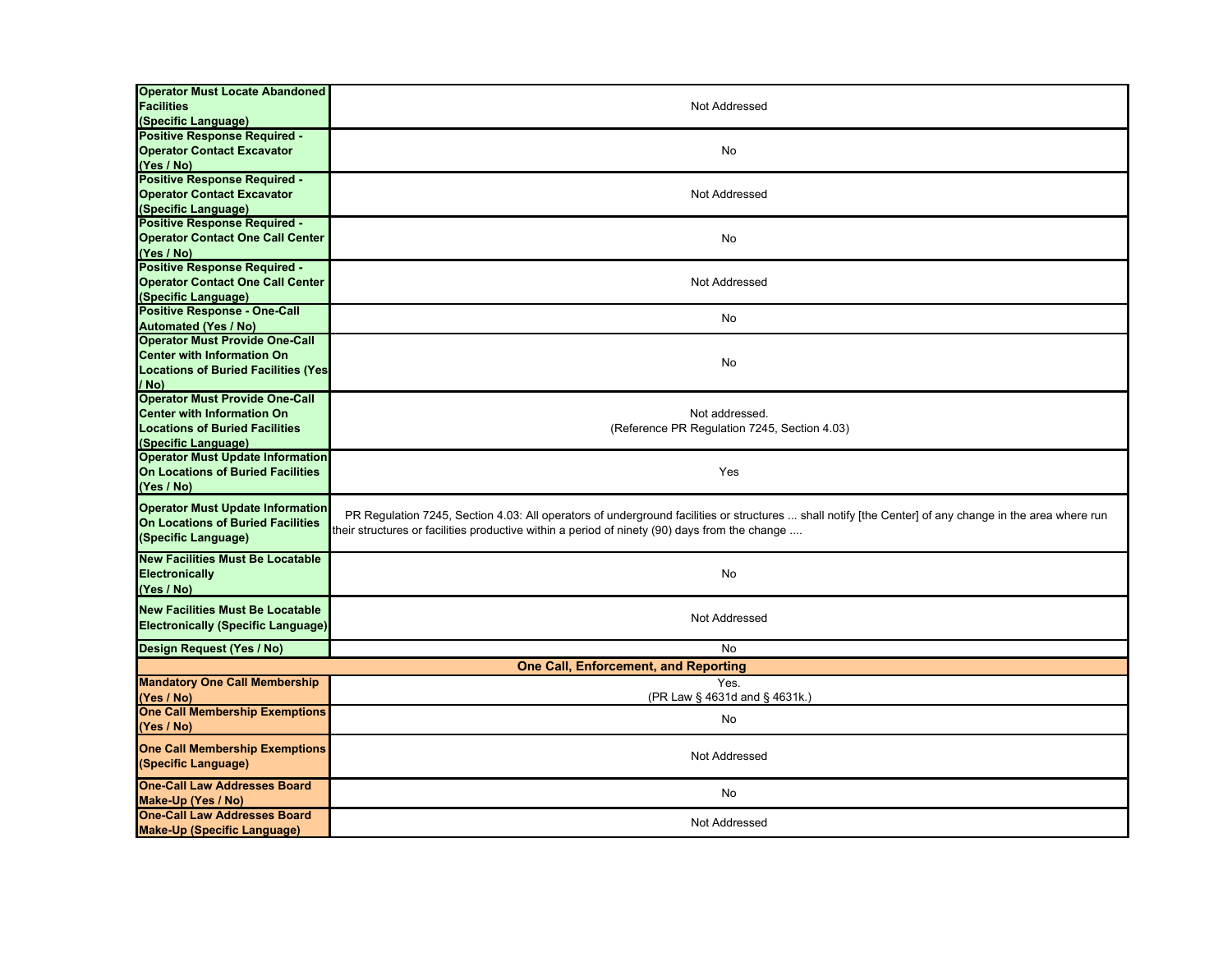| <b>Separate Body Designated to</b><br><b>Advise Enforcement Authority</b><br>(Yes / No)          | No                                                                                                                                                                                                                                                                                                                                                                                                                                                                                                                                                                                                                                                                                                                                                                                                                                                                                                                                                                                                                                                                                                                                                                                                                                                                                                                                                                                                                                                                                                                                                                                                                                                                                                                                                                                                                                                                                                                                                                                                                                                                                                                                                                                                                                                                                                                                                                                                                                                                                                                                                                                                                                                                                                                                                                                                                                                                                                                                                                                                                                                                                                                                                                                                                                                    |
|--------------------------------------------------------------------------------------------------|-------------------------------------------------------------------------------------------------------------------------------------------------------------------------------------------------------------------------------------------------------------------------------------------------------------------------------------------------------------------------------------------------------------------------------------------------------------------------------------------------------------------------------------------------------------------------------------------------------------------------------------------------------------------------------------------------------------------------------------------------------------------------------------------------------------------------------------------------------------------------------------------------------------------------------------------------------------------------------------------------------------------------------------------------------------------------------------------------------------------------------------------------------------------------------------------------------------------------------------------------------------------------------------------------------------------------------------------------------------------------------------------------------------------------------------------------------------------------------------------------------------------------------------------------------------------------------------------------------------------------------------------------------------------------------------------------------------------------------------------------------------------------------------------------------------------------------------------------------------------------------------------------------------------------------------------------------------------------------------------------------------------------------------------------------------------------------------------------------------------------------------------------------------------------------------------------------------------------------------------------------------------------------------------------------------------------------------------------------------------------------------------------------------------------------------------------------------------------------------------------------------------------------------------------------------------------------------------------------------------------------------------------------------------------------------------------------------------------------------------------------------------------------------------------------------------------------------------------------------------------------------------------------------------------------------------------------------------------------------------------------------------------------------------------------------------------------------------------------------------------------------------------------------------------------------------------------------------------------------------------------|
| <b>Separate Body Designated to</b><br><b>Advise Enforcement Authority</b><br>(Specific Language) | Not Addressed                                                                                                                                                                                                                                                                                                                                                                                                                                                                                                                                                                                                                                                                                                                                                                                                                                                                                                                                                                                                                                                                                                                                                                                                                                                                                                                                                                                                                                                                                                                                                                                                                                                                                                                                                                                                                                                                                                                                                                                                                                                                                                                                                                                                                                                                                                                                                                                                                                                                                                                                                                                                                                                                                                                                                                                                                                                                                                                                                                                                                                                                                                                                                                                                                                         |
| <b>Penalties / Fines Excavators</b><br>(Yes / No)                                                | Yes                                                                                                                                                                                                                                                                                                                                                                                                                                                                                                                                                                                                                                                                                                                                                                                                                                                                                                                                                                                                                                                                                                                                                                                                                                                                                                                                                                                                                                                                                                                                                                                                                                                                                                                                                                                                                                                                                                                                                                                                                                                                                                                                                                                                                                                                                                                                                                                                                                                                                                                                                                                                                                                                                                                                                                                                                                                                                                                                                                                                                                                                                                                                                                                                                                                   |
| <b>Penalties / Fines Excavators</b><br>(Specific Language)                                       | PR Law § 4631I. Any excavator or wrecker who intentionally and reck1essly defaults compliance with the provisions of this chapter shall incur a felony,<br>and upon conviction thereof shall he sentenced to a term of imprisonment of not less than one hundred and eighty-one (181) days; or punished with a fine o<br>not less than five thousand dollars (\$5,000), nor greater than fifty thousand dollars (\$50,000); or both penalties, at the discretion of the court. The court may<br>also impose the restitution penalty.<br>PR Regulation 7245, § 9.03: All excavator structures or buried facilities fails to meet for the first time with the provisions of this regulation, incurring<br>administrative fault and must be paid in the following minimum amounts: (a) excavating or demolishing without having notified to the Center, in accordance<br>with section 6.0 1 of this regulation, three thousand (\$3,000.00) dollars; (b) excavation or demolition operations with computer machined within the<br>tolerance area, pursuant to section 6.10 of this regulation, thousand (\$1,000.00) dollars; (c) failure to report to the operator or to the center of caused<br>damage to a structure or underground installation, pursuant to section 6.10 of this regulation, three thousand (\$3,000.00) dollars; (d) making repairs to a<br>structure or installation buried without the prior permission of the operator, thousand (\$1,000.00) dollars; (e) do not mark the proposed area to be<br>excavated or demolished, pursuant to sections 5.02 and 6.09 of this regulation, five hundred (\$ 500.00) dollars; (f) does not notify the Center the discovery<br>of a structure or unmarked buried installation, in accordance with §5 of this regulation, six hundred (\$ 600.00) dollars; (g) conduct improper two hundred<br>and fifty (\$ 250.00) dollars; and (h) any other violation of the provisions of this regulation or of the law number 267 of September 11, 1998, three hundred (§<br>300.00) dollars. When an excavator or demolition incurs additional administrative misconduct, will be fined in accordance with the 9.05 section of this<br>regulation, without that they understand this as a limitation to the Commission for the imposition of fines with greater amounts.<br>Section 9.05: A. In case of recurrence will increase by double the fine imposed by this regulation for the administrative offense incurred.  B. In cases of<br>ecurrence severe type operator, excavator or demolition will be fined by the triple of the fine provided for by this regulation for the administrative offense<br>incurred. Also; the penalty provided for by this regulation for the administrative offense incurred with extenuating circumstances may be increased to double<br>and the penalty provided for by this regulation for administrative non-committed with aggravating circumstances may be increased in three (3) times and a<br>half according to the quantity provided for in this requlation. C. effects of the Habitual recurrence in cases of recurrence type serious operator, excavator or<br>demolition will be fined for the fixed amount of seven thousand (\$7,000.00) dollars. |
| <b>Penalties / Fines Operators</b><br>(Yes / No)                                                 | Yes                                                                                                                                                                                                                                                                                                                                                                                                                                                                                                                                                                                                                                                                                                                                                                                                                                                                                                                                                                                                                                                                                                                                                                                                                                                                                                                                                                                                                                                                                                                                                                                                                                                                                                                                                                                                                                                                                                                                                                                                                                                                                                                                                                                                                                                                                                                                                                                                                                                                                                                                                                                                                                                                                                                                                                                                                                                                                                                                                                                                                                                                                                                                                                                                                                                   |
| <b>Penalties / Fines Operators</b><br>(Specific Language)                                        | PR Regulation 7245, § 9.02: All operators of structures or buried facilities fails to meet for the first time with the provisions of is regulation, shall incur<br>administrative fault and shall pay the following minimum amounts: (a) not to mark the area proposed for the excavation or demolition in accordance with<br>section 4.02 of this regulation will be imposed a fine of five hundred (\$ 500.00) dollars; (b) provide to the Center the names and telephone numbers of the<br>representatives authorised conform to section 4.01 of this requlation will be imposed a fine of two hundred and fifty (\$ 250.00) dollars; (c) notify the Center<br>changes in the area in where pass their structures or facilities productive in accordance with section 4.03 of this regulation will be imposed a fine of two<br>hundred (\$250) dollars; (d) conduct improper two hundred and fifty (\$ 250.00) dollars; and (e) any other violation of the provisions of this requlation or of the<br>law number 267 of September 11, 1998, will be imposed a fine of three hundred (\$ 300.00) dollars. When an operator of structures or buried facilities incur<br>an additional administrative fault, it will be fined pursuant to section 9.05 of this regulation, unless understood this as a limitation to the Commission for the<br>imposition of fines with greater amounts.<br>§ 9.05: A. In case of recurrence will increase by double the fine imposed by this regulation for the administrative offense incurred.  B. In cases of<br>recurrence severe type operator, excavator or demolition will be fined by the triple of the fine provided for by this regulation for the administrative offense<br>ncurred. Also; the penalty provided for by this regulation for the administrative offense incurred with extenuating circumstances may be increased to double<br>and the penalty provided for by this regulation for administrative non-committed with aggravating circumstances may be increased in three (3) times and a<br>half according to the quantity provided for in this regulation. C. effects of the Habitual recurrence in cases of recurrence type serious operator, excavator or<br>demolition will be fined for the fixed amount of seven thousand (\$7,000.00) dollars.                                                                                                                                                                                                                                                                                                                                                                                                                                                                                                                                                                                                                                                                                                                                                                                                                                                                                                                                        |
| Penalties / Fines Other (Yes / No)                                                               | Yes                                                                                                                                                                                                                                                                                                                                                                                                                                                                                                                                                                                                                                                                                                                                                                                                                                                                                                                                                                                                                                                                                                                                                                                                                                                                                                                                                                                                                                                                                                                                                                                                                                                                                                                                                                                                                                                                                                                                                                                                                                                                                                                                                                                                                                                                                                                                                                                                                                                                                                                                                                                                                                                                                                                                                                                                                                                                                                                                                                                                                                                                                                                                                                                                                                                   |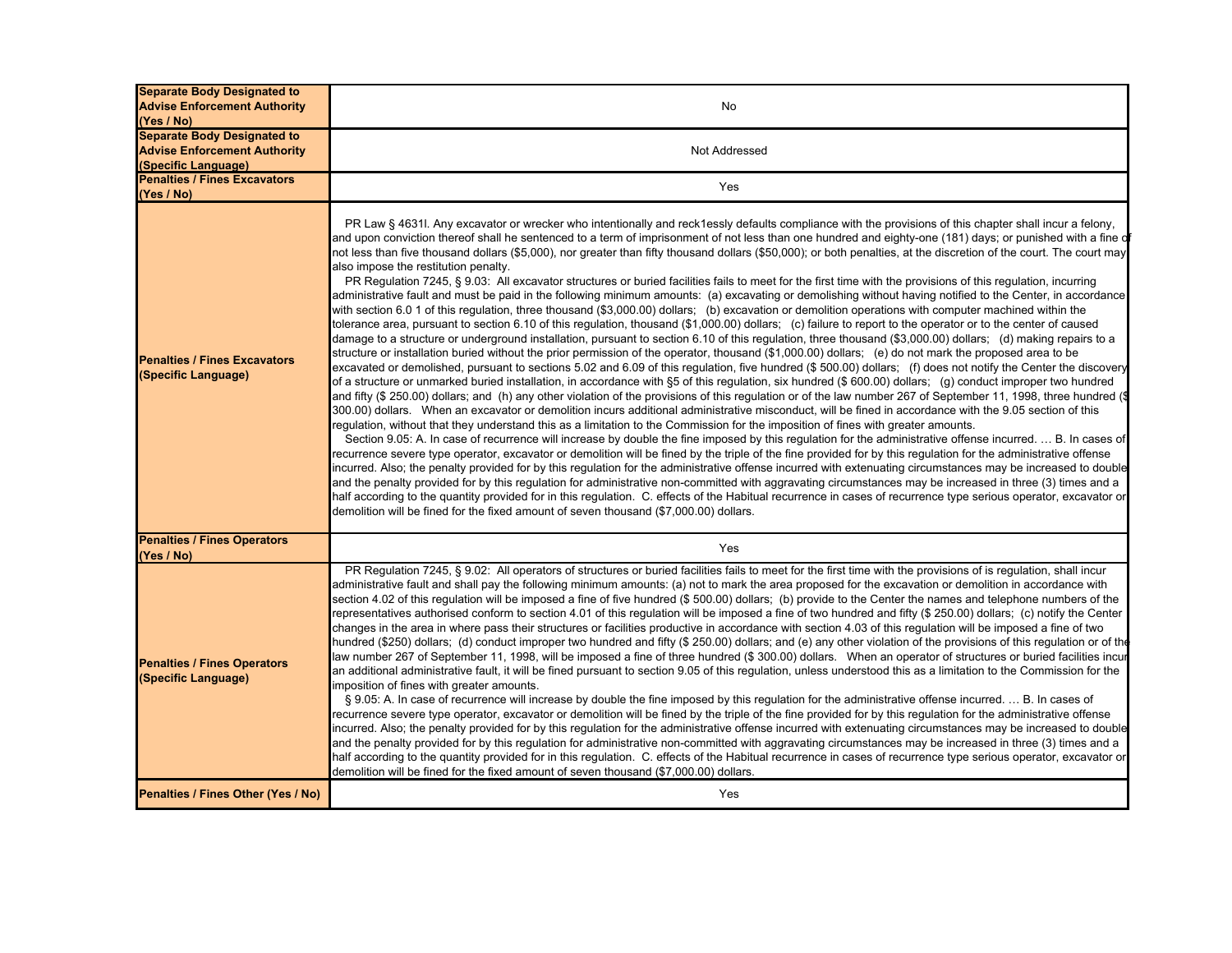| <b>Penalties / Fines Other</b><br>(Specific Language)                                                                                 | PR Law § 4631I.  Any person who intentionally removes or otherwise disposes of any signal, mark, flag, tape, paint mark, sign or similar device which<br>identifies any underground installation before the excavation or demolition which originates the same has concluded, shall incur a misdemeanor and upon<br>conviction thereof, shall be sanctioned with the penalty of imprisonment for a term of not less than one month, nor greater than six (6) months or a fine of nd<br>less than two hundred dollars (\$200) nor greater than five hundred dollars (\$500), or both penalties, at the discretion of the court.                                                                                                                                                                                                                                                                                                                                                                                                                                                                                                                                                                                                                                                                                                                  |
|---------------------------------------------------------------------------------------------------------------------------------------|-------------------------------------------------------------------------------------------------------------------------------------------------------------------------------------------------------------------------------------------------------------------------------------------------------------------------------------------------------------------------------------------------------------------------------------------------------------------------------------------------------------------------------------------------------------------------------------------------------------------------------------------------------------------------------------------------------------------------------------------------------------------------------------------------------------------------------------------------------------------------------------------------------------------------------------------------------------------------------------------------------------------------------------------------------------------------------------------------------------------------------------------------------------------------------------------------------------------------------------------------------------------------------------------------------------------------------------------------|
| <b>Enforcement Authority Identified</b>                                                                                               | Act #149-2014 moved responsibility for the Puerto Rico Excavation and Demolition Coordination Center from the Public Service Commission to the<br>Department of Transportation and Public Works (DTOP) (http://www.dtop.gov.pr/).<br>Previously, Puerto Rico (PR) Law Title 21. Subtitle 6. Chapter 225a. § 4631m. The Puerto Rico Police, the Firefighters Corps of Puerto Rico, the Traffic<br>Regulating Corps of the Department of Transportation and Public Works and the Municipal Police, are hereby empowered to request of any excavator or<br>wrecker evidence of notification to the Excavation and Demolition Coordination Center. In case law enforcement officers ascertain that the excavator or<br>wrecker has failed to comply with the above, such default shall be referred to the Center, which shall issue a notice addressed to the Public Service<br>Commission, which, in turn, shall handle the situation pursuant to the law and the regulations in effect.                                                                                                                                                                                                                                                                                                                                                           |
| <b>Damage Investigation Required by</b><br><b>Enforcement Authority</b><br>(Yes / No)                                                 | No                                                                                                                                                                                                                                                                                                                                                                                                                                                                                                                                                                                                                                                                                                                                                                                                                                                                                                                                                                                                                                                                                                                                                                                                                                                                                                                                              |
| <b>Mandatory Reporting of</b><br><b>Excavation Damage by All Utility</b><br><b>Owners to State Entity or</b><br>Department (Yes / No) | No                                                                                                                                                                                                                                                                                                                                                                                                                                                                                                                                                                                                                                                                                                                                                                                                                                                                                                                                                                                                                                                                                                                                                                                                                                                                                                                                              |
| <b>Mandatory Reporting by</b><br><b>Excavators to State Entity or</b><br>Department (Yes / No)                                        | Yes.<br>(PR Law § 4631i, and PR Regulation 7245, § 6.10)                                                                                                                                                                                                                                                                                                                                                                                                                                                                                                                                                                                                                                                                                                                                                                                                                                                                                                                                                                                                                                                                                                                                                                                                                                                                                        |
| <b>Mandatory Reporting to State</b><br><b>Entity or Department - Gas Only</b><br>(Yes / No)                                           | No                                                                                                                                                                                                                                                                                                                                                                                                                                                                                                                                                                                                                                                                                                                                                                                                                                                                                                                                                                                                                                                                                                                                                                                                                                                                                                                                              |
|                                                                                                                                       | <b>Law and Regulation</b>                                                                                                                                                                                                                                                                                                                                                                                                                                                                                                                                                                                                                                                                                                                                                                                                                                                                                                                                                                                                                                                                                                                                                                                                                                                                                                                       |
| Statute / Law (Name & Link)                                                                                                           | Laws of Puerto Rico, Title 21, Subtitle 6, Chapter 225A. Coordination Center for Excavations and Demolitions (PR Law)<br>(https://www.lexisnexis.com/hottopics/lawsofpuertorico/)<br>Note: The LexisNexis link noted above provides the noted law prior to Puerto Rico Act #149-2014 which moved responsibility for the Puerto Rico<br>Excavation and Demolition Coordination Center from the Public Service Commission to the Department of Transportation and Public Works (DTOP)<br>(http://www.dtop.gov.pr/). The Act also established further amendments the "Puerto Rico Excavations and Demolitions Center Act". (See:<br>http://www.oslpr.org/download/en/2014/A-149-2014.pdf)                                                                                                                                                                                                                                                                                                                                                                                                                                                                                                                                                                                                                                                          |
| Date of Last Revision to Statute /<br>Law                                                                                             | September 5, 2014                                                                                                                                                                                                                                                                                                                                                                                                                                                                                                                                                                                                                                                                                                                                                                                                                                                                                                                                                                                                                                                                                                                                                                                                                                                                                                                               |
| <b>Administrative Rules /</b><br><b>Regulations (Yes / No)</b>                                                                        | Yes                                                                                                                                                                                                                                                                                                                                                                                                                                                                                                                                                                                                                                                                                                                                                                                                                                                                                                                                                                                                                                                                                                                                                                                                                                                                                                                                             |
| <b>Administrative Rules /</b><br><b>Regulations (Name &amp; Link)</b>                                                                 | Under Puerto Rico Act # 149-2014 (approved 9/5/2014), Section 16.- Rulemaking Authority.- The Secretary of Transportation and Public Works shall<br>adopt any regulations he/she may deem necessary for the implementation of the provisions of this Act, within a term that shall not exceed one hundred and<br>twenty (120) days  At the time of this update to the PHMSA state dp laws spreadsheet, such regulations were not available.<br>The original statute (Act No. 267-1998) called for the Public Service Commission to draft regulations. See Regulation for the Creation of the Center for<br>Excavations and Demolitions (Reglamento 7245 - Reglamento para la Creación y Funcionamiento del Centro de Coordinación de Excavaciones y<br>Demoliciones) (267 L.P.R.A Rules and Regulations #7245). The online Spanish-language version was machine translated via Microsoft Word 2010, from<br>International Spanish to U.S. English for use herein. Base document was an Adobe Acrobat document saved as a Microsoft Word file. Source:<br>http://www2.pr.gov/agencias/csp/ServiciosyProgramas/secretaria/Documents/Reglamentos/ServiciosPublicos/Reglamento%207245.pdf), September 28,<br>2012.Alternatively, contact with the Puerto Rico Public Service Commission (ph: 787-756-1919) may render an English-language document. |
| <b>State One Call Center(s)</b><br>(Name & Link)                                                                                      | The Puerto Rico Excavation & Demolition Coordination Center was previously under the Public Service Commission. However, with the approval of Act<br>#149-2014, the Center operation and responsibility was transferred to the Department of Transportation and Public Works (DTOP). A website and phone<br>number for the Center have not been determined. Previous, they were: ph: 787-756-1919; website: http://www.csp.gobierno.pr/                                                                                                                                                                                                                                                                                                                                                                                                                                                                                                                                                                                                                                                                                                                                                                                                                                                                                                         |
|                                                                                                                                       | <b>Miscellaneous Notes</b>                                                                                                                                                                                                                                                                                                                                                                                                                                                                                                                                                                                                                                                                                                                                                                                                                                                                                                                                                                                                                                                                                                                                                                                                                                                                                                                      |